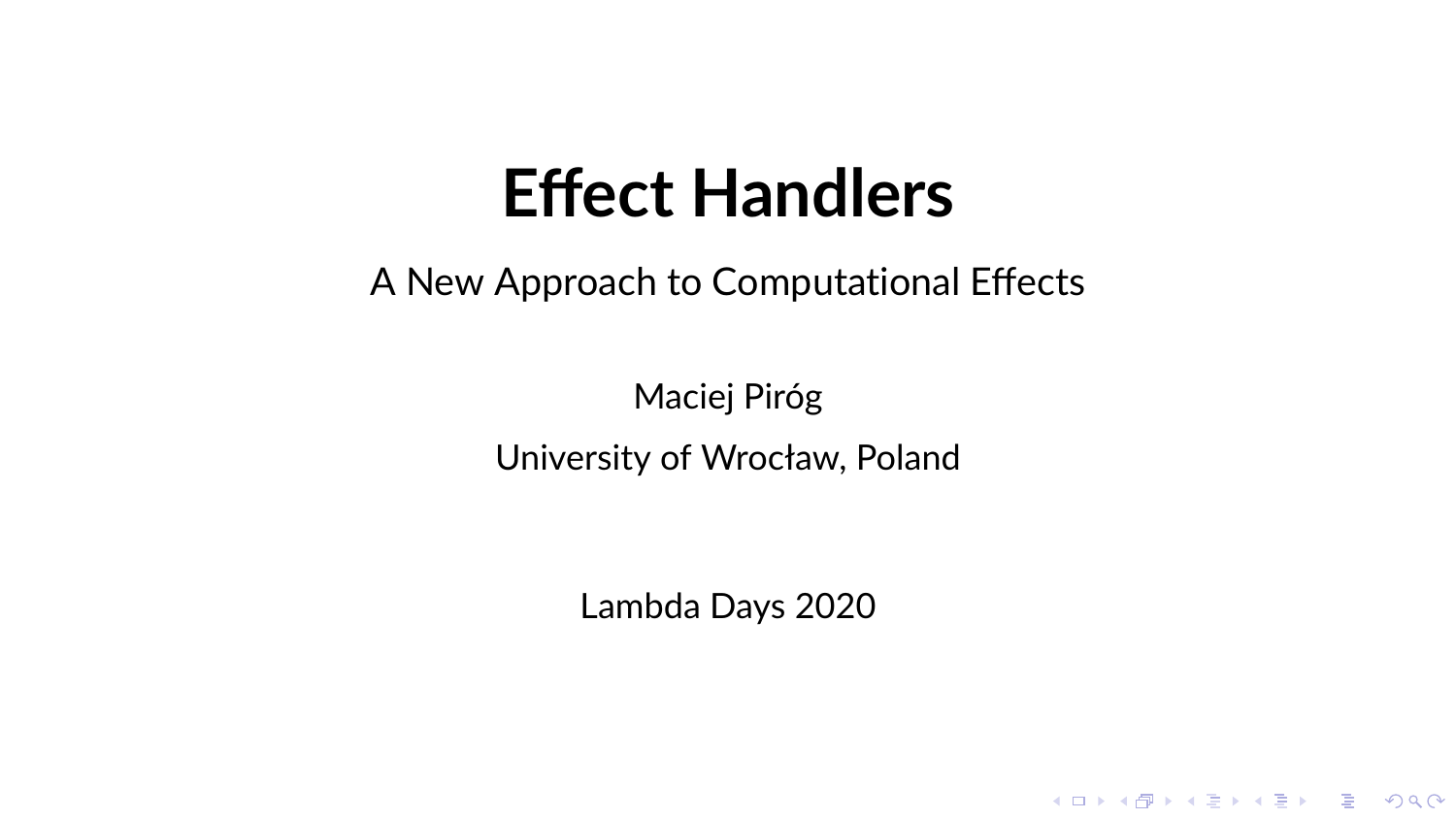# **This talk**

K ロ X x 何 X x 至 X x 至 X 2 日 X 9 Q Q <



Live coding in our new experimental implementation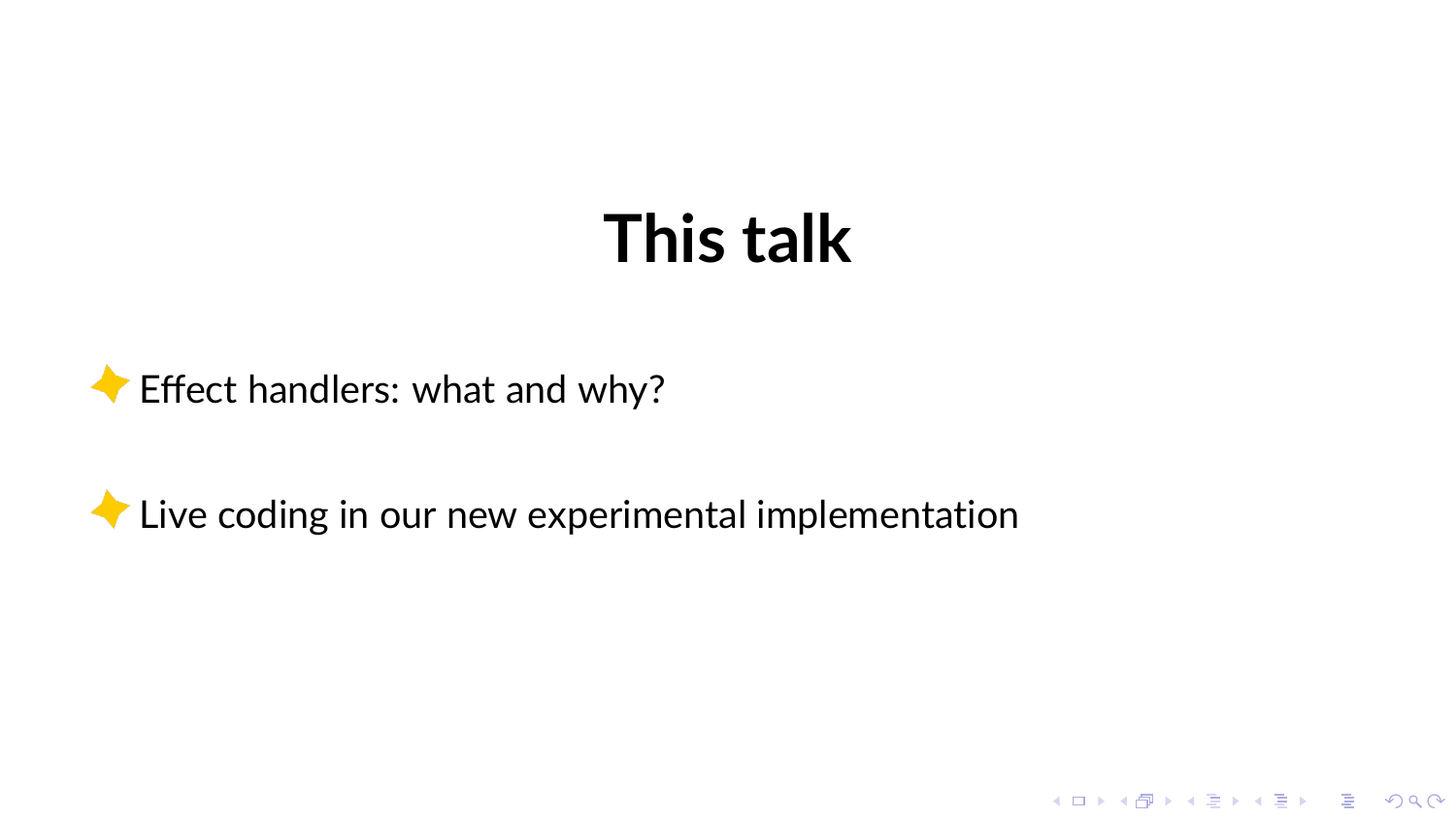

We compose our programs out of

$$
\xrightarrow{\text{input(s)}} \text{foo} \xrightarrow{\text{result}}
$$

**KOD KAP KED KED E VOQO** 

all the way - from the tiniest bits to the big components.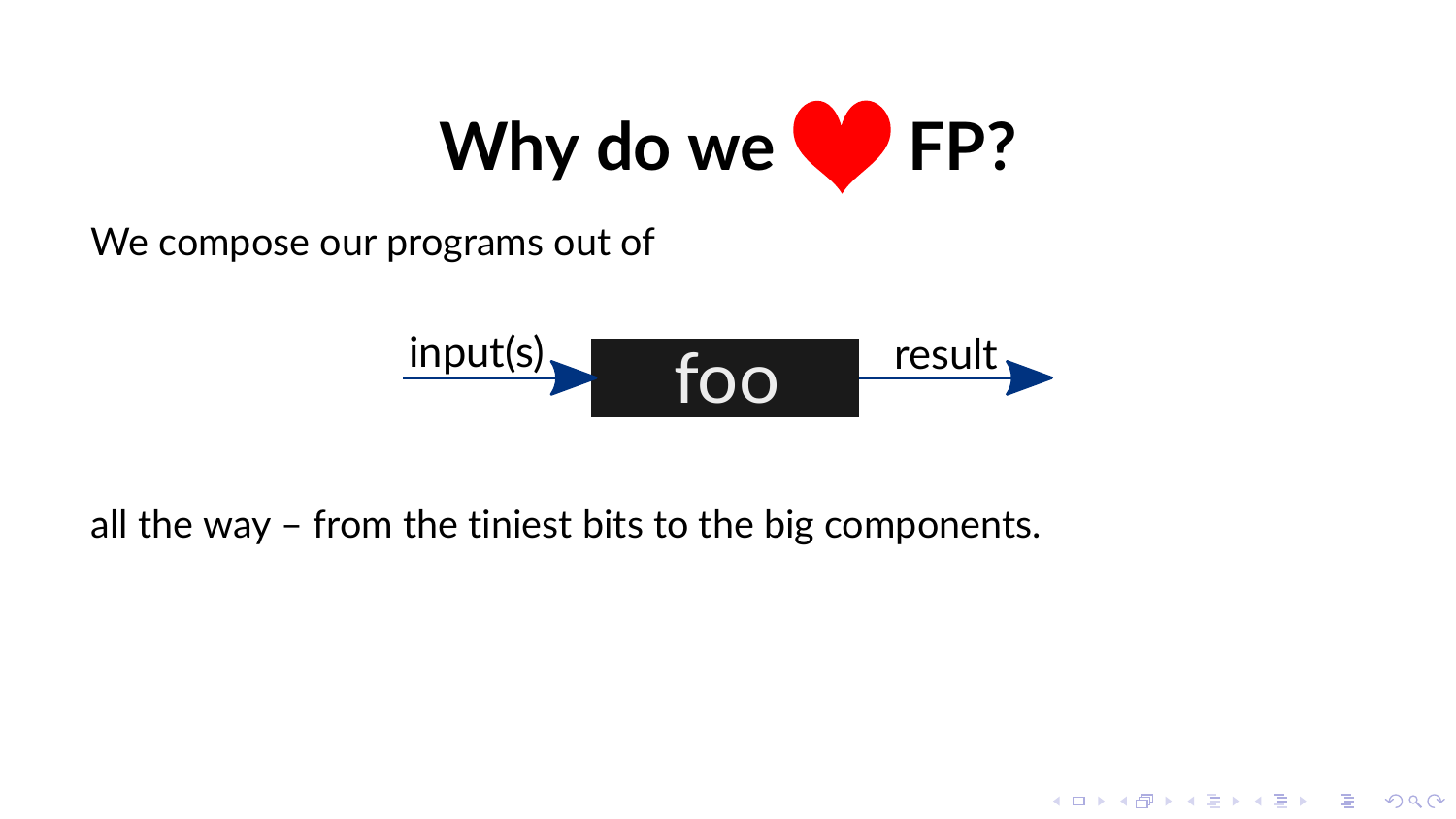

We compose our programs out of

$$
\xrightarrow{\text{input(s)}} \text{foo} \xrightarrow{\text{result}}
$$

all the way - from the tiniest bits to the big components.

# Well... Yeah... Hmm... But...

K ロ ▶ K @ ▶ K 할 ▶ K 할 ▶ 이 할 → 9 Q Q\*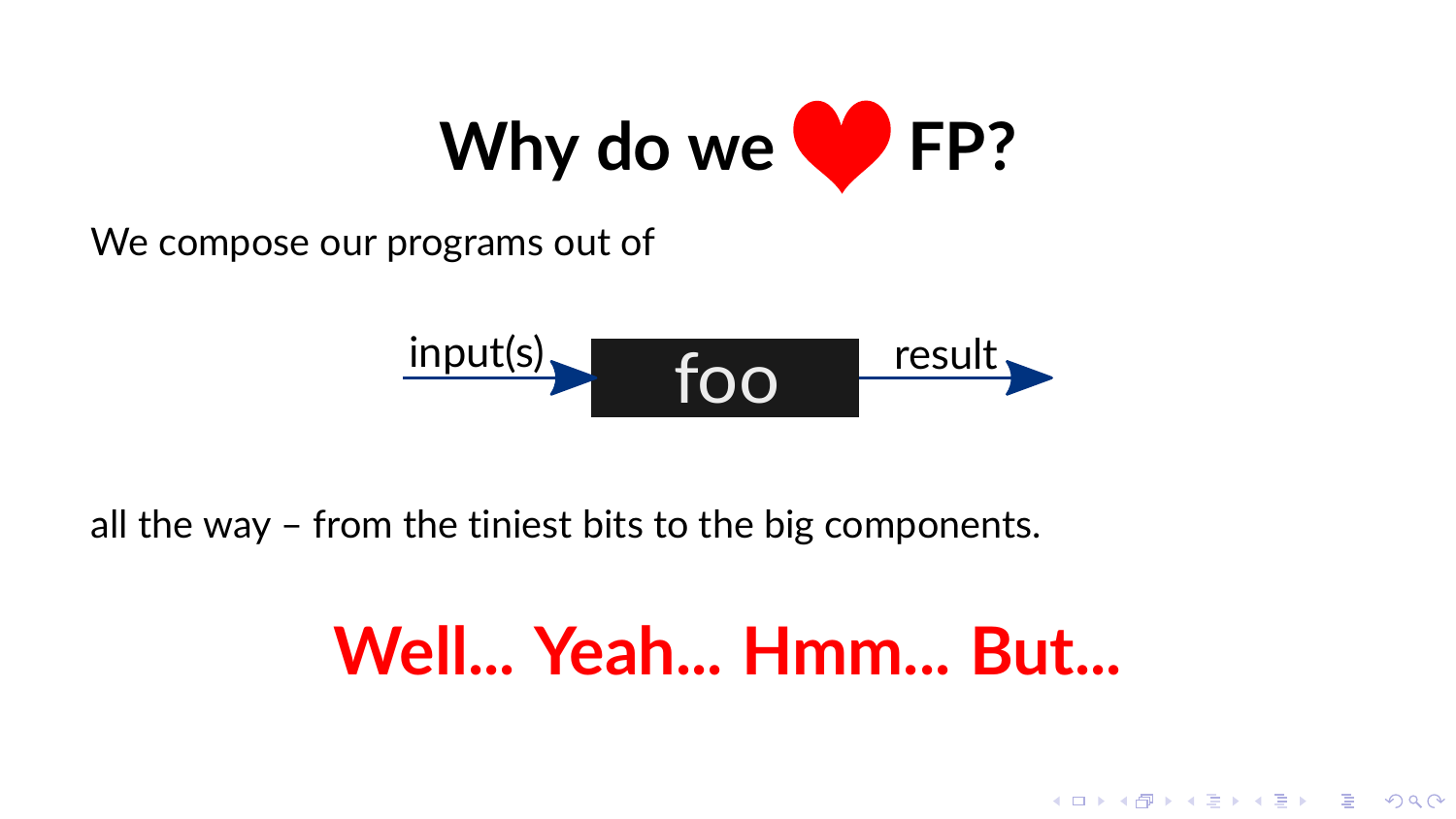## **Computational effects**

- Input/output
- **●** Exceptions
- Mutable state
- **◆ Backtracking**
- Logging
- Concurrency
- **◆** Memoisation
- Control (call/cc, ...)
- **◆ Random value generation**
- **Solution** Fresh identifier generation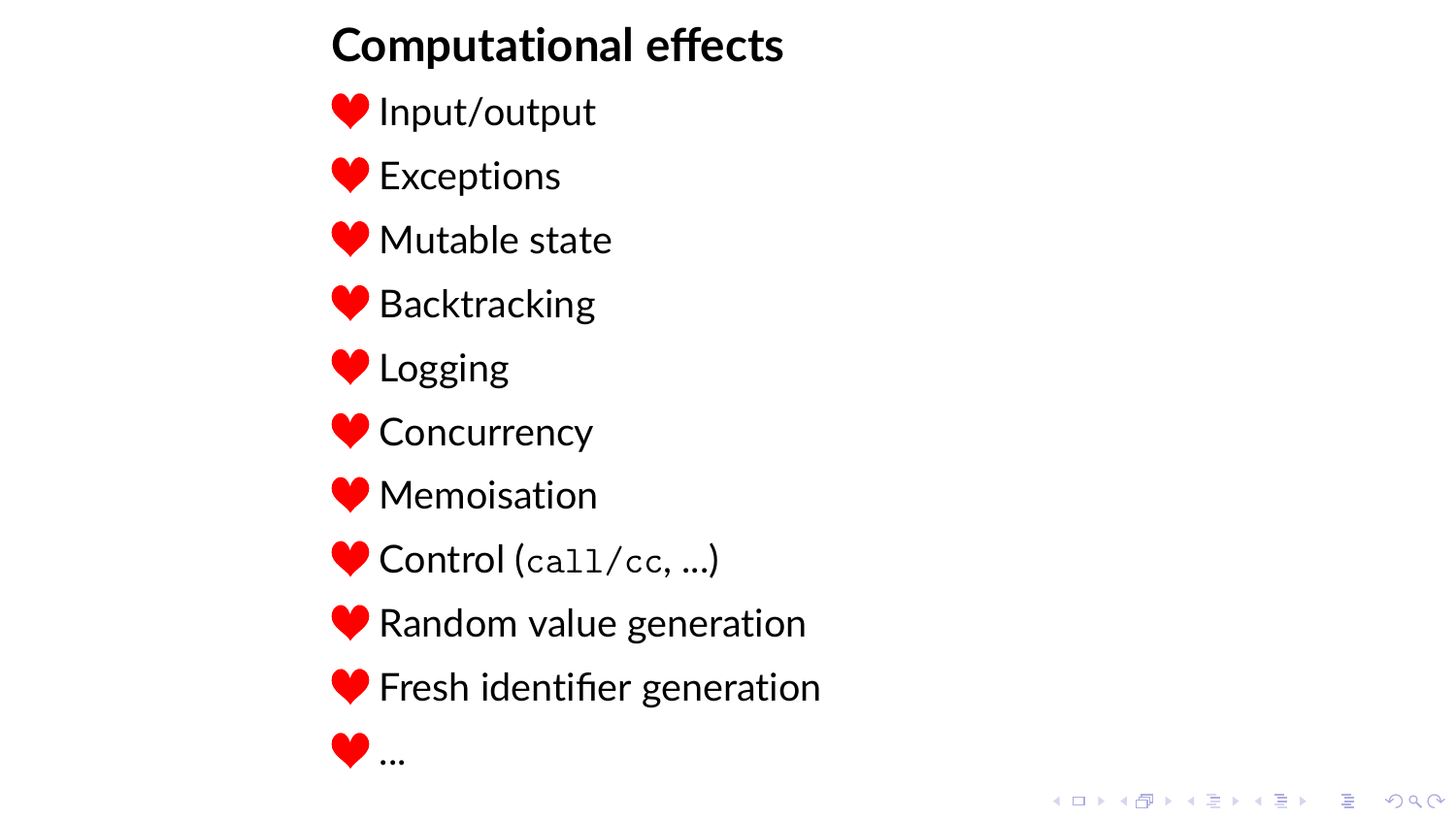# **God-given effects**

(as in most CBV languages, like OCaml, Scheme, F#, Erlang)

**Good things:**

**C**ut of the box

**Bad things:**

Only a predefined set of effects (backtracking search?)

O Not tracked in the type system at all (Unit  $⇒$  Unit)

 $\Theta$  Fixed interaction between effects (transactional state?)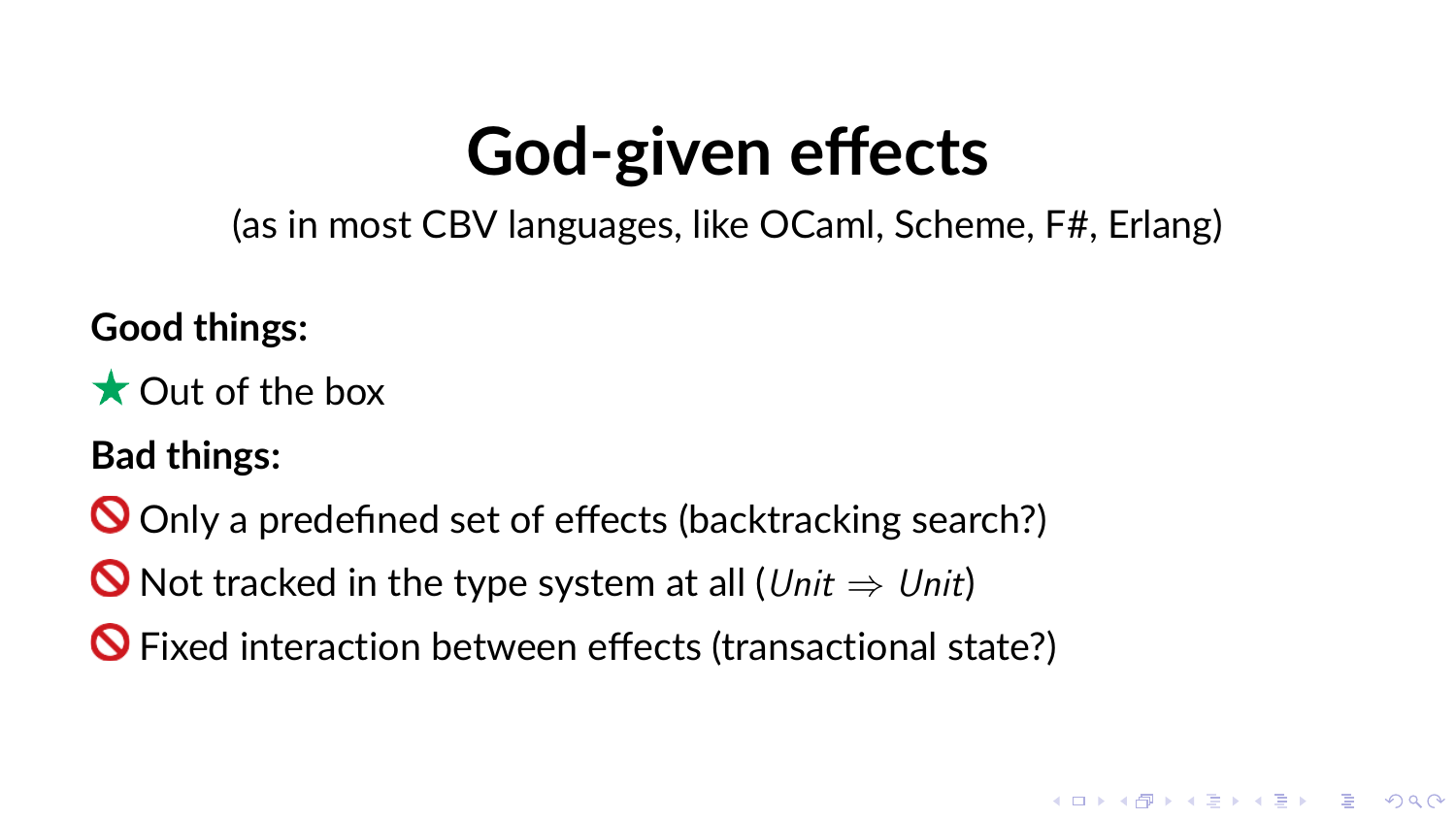### **Do you enjoy programming with monads?**



data source: No source, it's a joke (but is it?)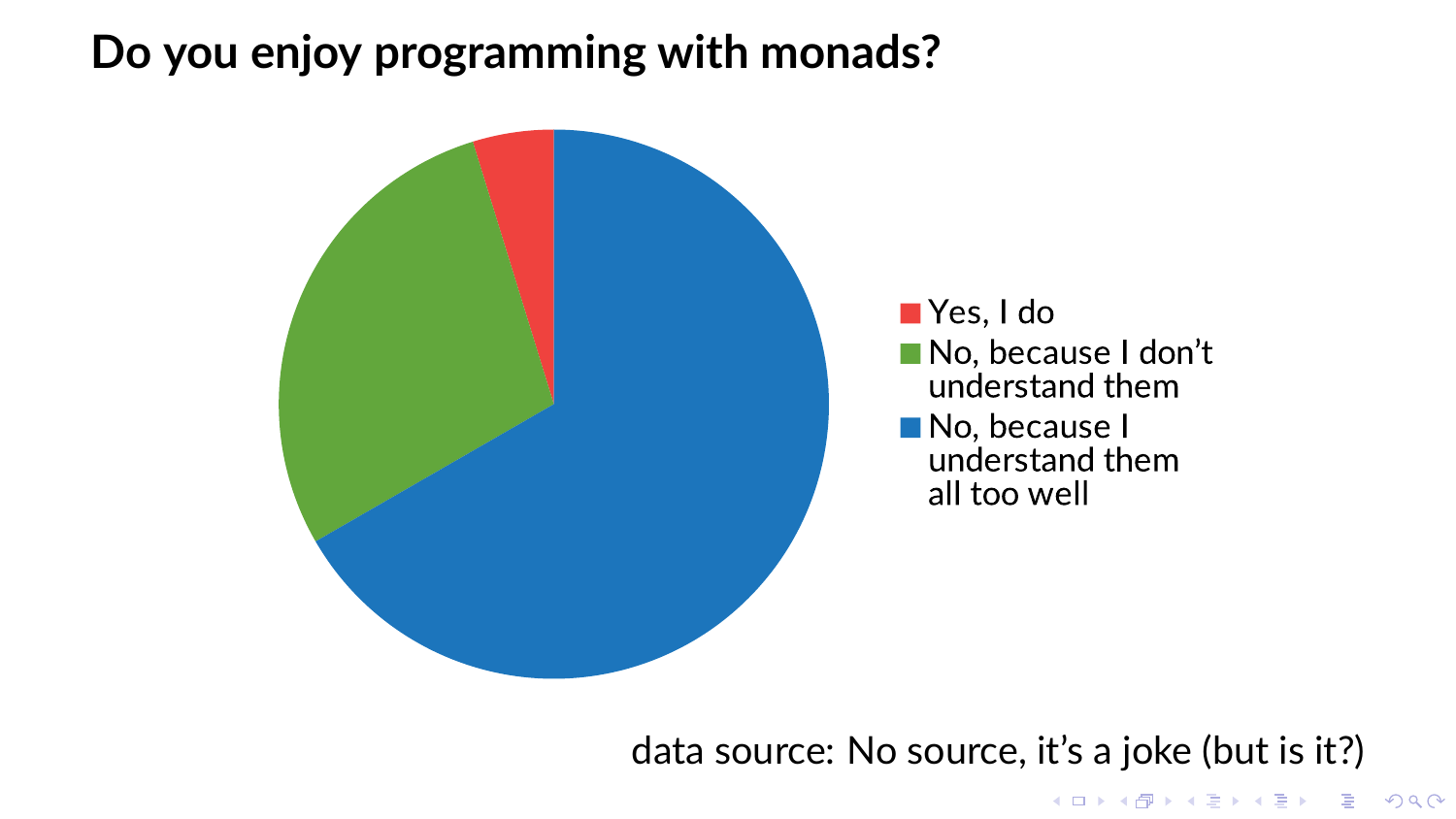# **Monads**

(as in Haskell)

**KORK EXTERNE PROVIDE** 

**Good things:**

- ★ User-defined, fit-for-purpose effects
- $\bigstar$  Effects tracked in types

**Bad things:**

 $\bigcirc$  Monadic (= kind-of imperative) style of programming

**Modularity issues (transformer stack!)**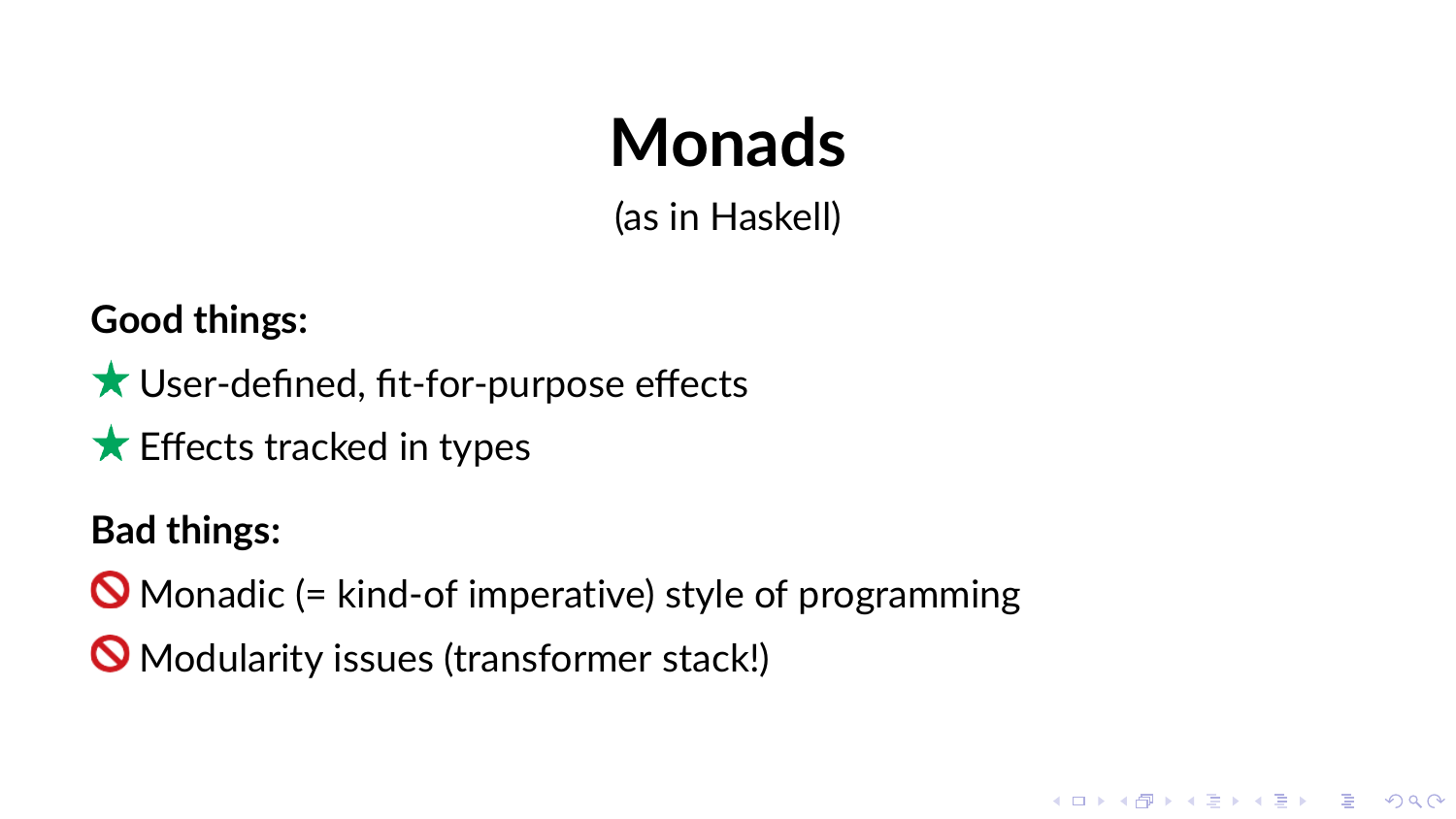# **Effect Handlers**

(as in Eff, Frank, Koka, Links, Helium)

Not that new on the theoretical side (Plotkin, Power, 2000s...)

### **Good things:**

**★ User-defined, fit-for-purpose effects** 

- $\bigstar$  Effects tracked in types
- $\bigstar$  Direct style of programming (refactoring!)
- $\star$  Easy custom interaction between effects

### **Bad things:**

 $\bigcirc$  Still rather experimental as a programming construct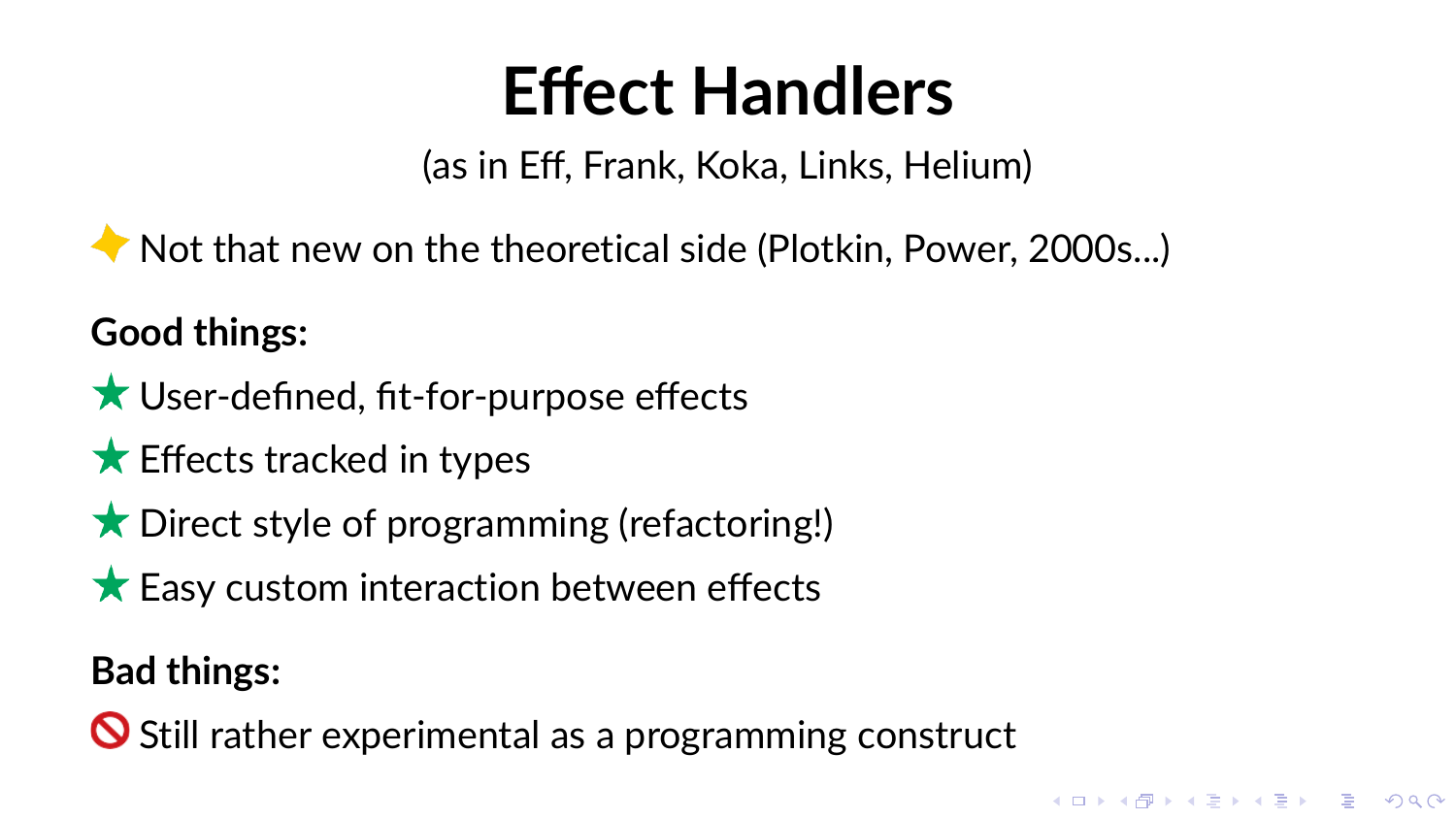# **Operations and handlers**

#### **Effect signatures:**

- A bunch of (typed) operations, e.g.,
- *throw : Unit* ⇒ *a* for exceptions
- *put :*  $S \Rightarrow$  *Unit* and *get : Unit*  $\Rightarrow$  *S* for state
- *flip : Unit* ⇒ *Bool* for nondeterminism

### **Handlers:**

Define how to proceed when an operation is encountered

E.g., when *throw* is encountered, discard the entire computation within the handler, and replace it with a default value.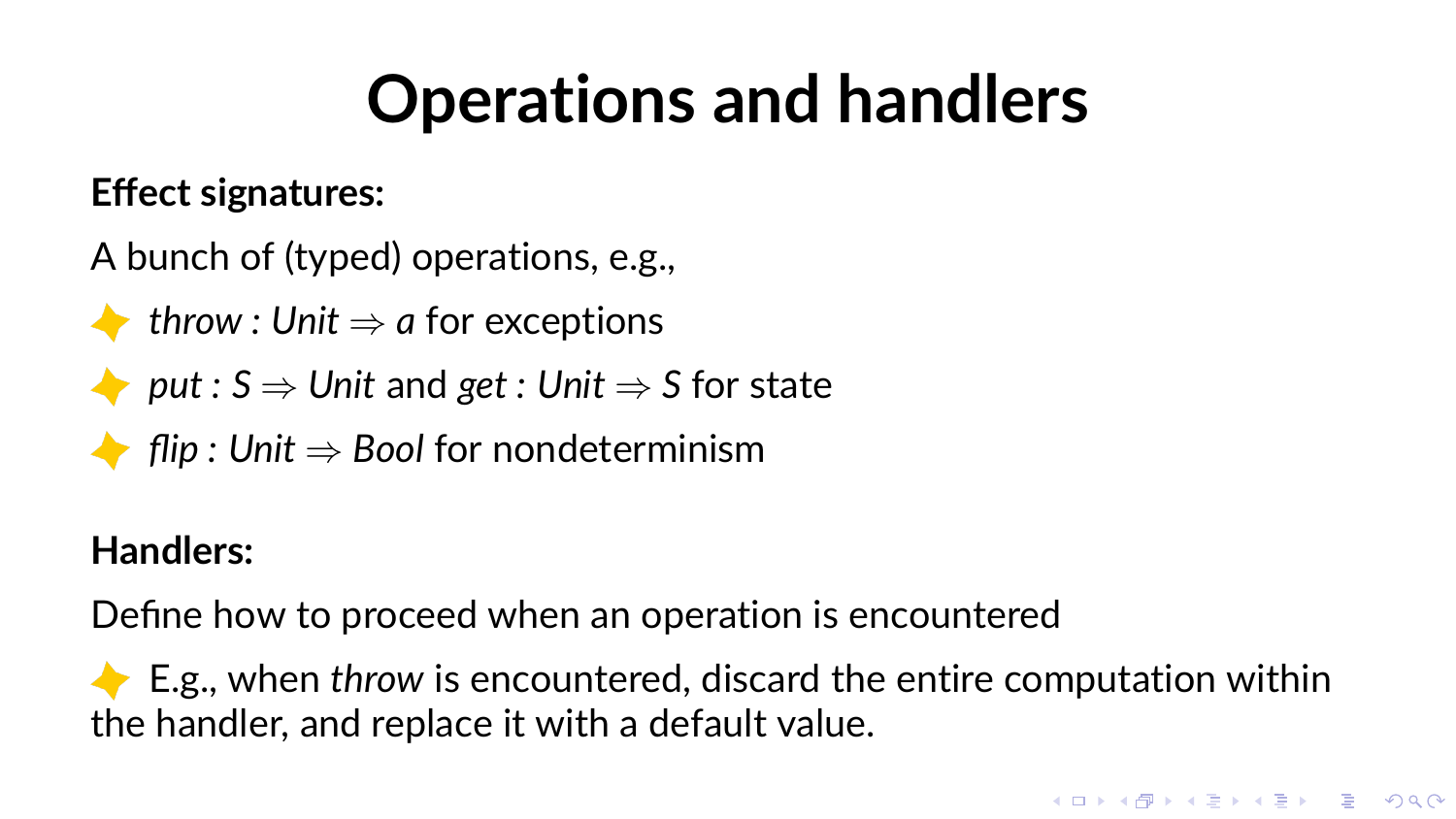**The Helium language**

#### **Homepage & sources:** <https://bitbucket.org/pl-uwr/helium>

**Docker:** docker run -it pluwr/helium repl

#### **Implements some theory from:**

*Binders by Day, Labels by Night: Effect Instances via Lexically Scoped Handlers* by D. Biernacki, M. Piróg, P. Polesiuk, and F. Sieczkowski (POPL 2020)

**KORK ERKER EL AGO**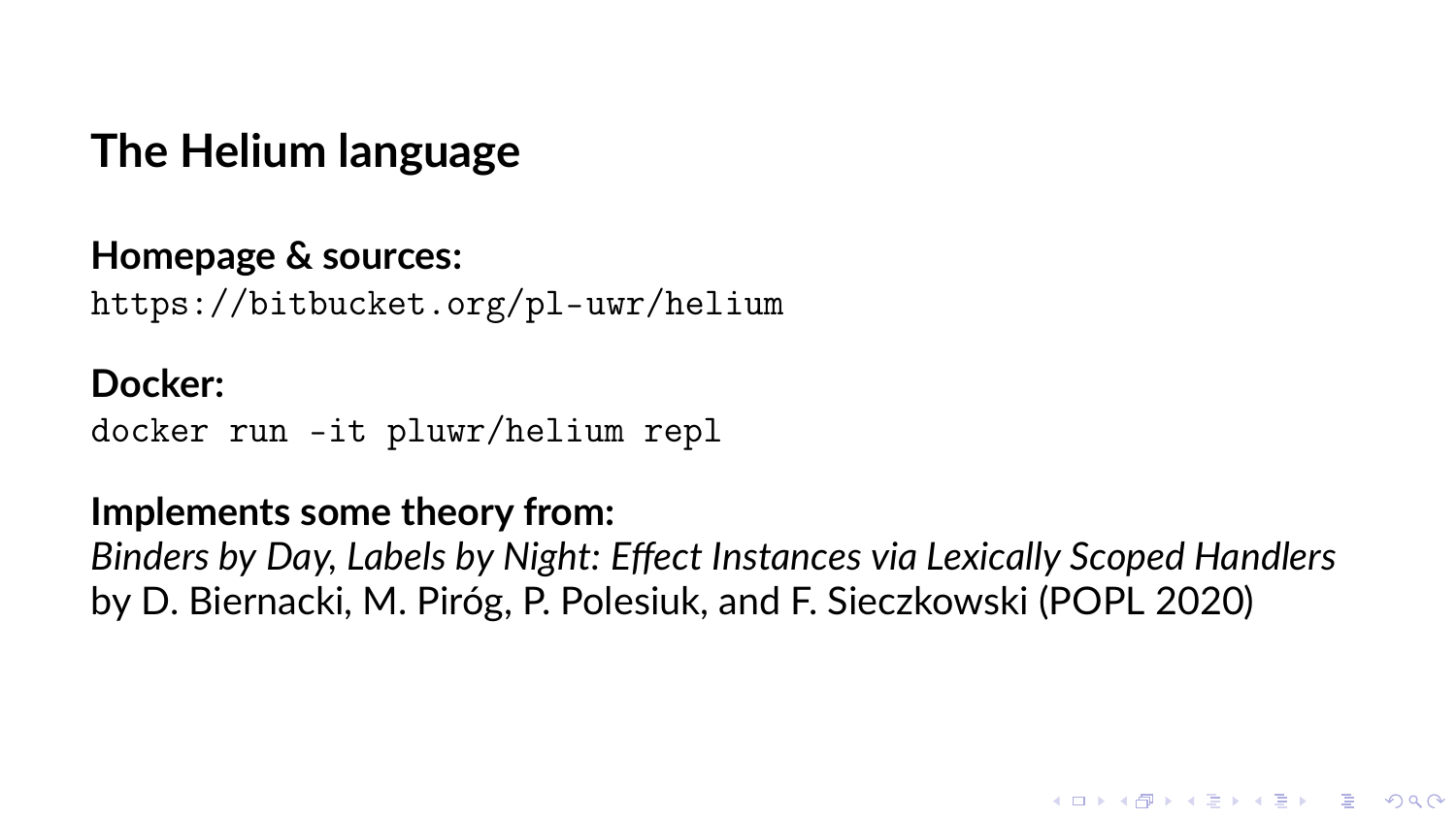## **The Helium language**

- $\bigstar$  Effect handlers
- $\bigstar$  Effect instances via lexical scoping
- $\star$  Advanced type-and-effect system
- $\bigstar$  Effect polymorphism (without row types!)
- $\bigstar$  Effect abstraction
- ★ Strong OneML-style module system

Reserch-level software (poor docs, hardly any tooling or libraring)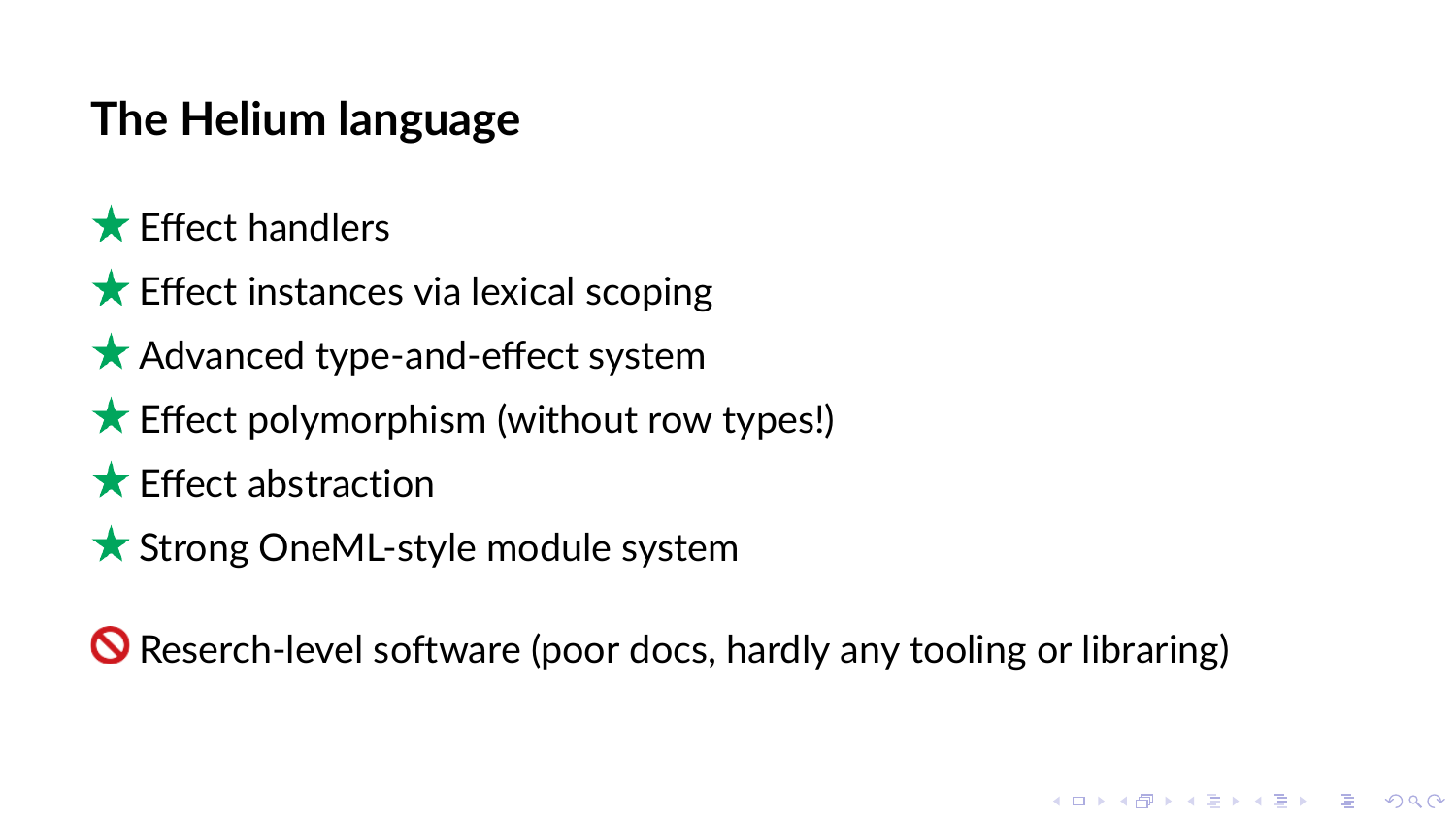# **Example A**

*...in which the handler takes control over the situation*

KOKK@KKEKKEK E 1990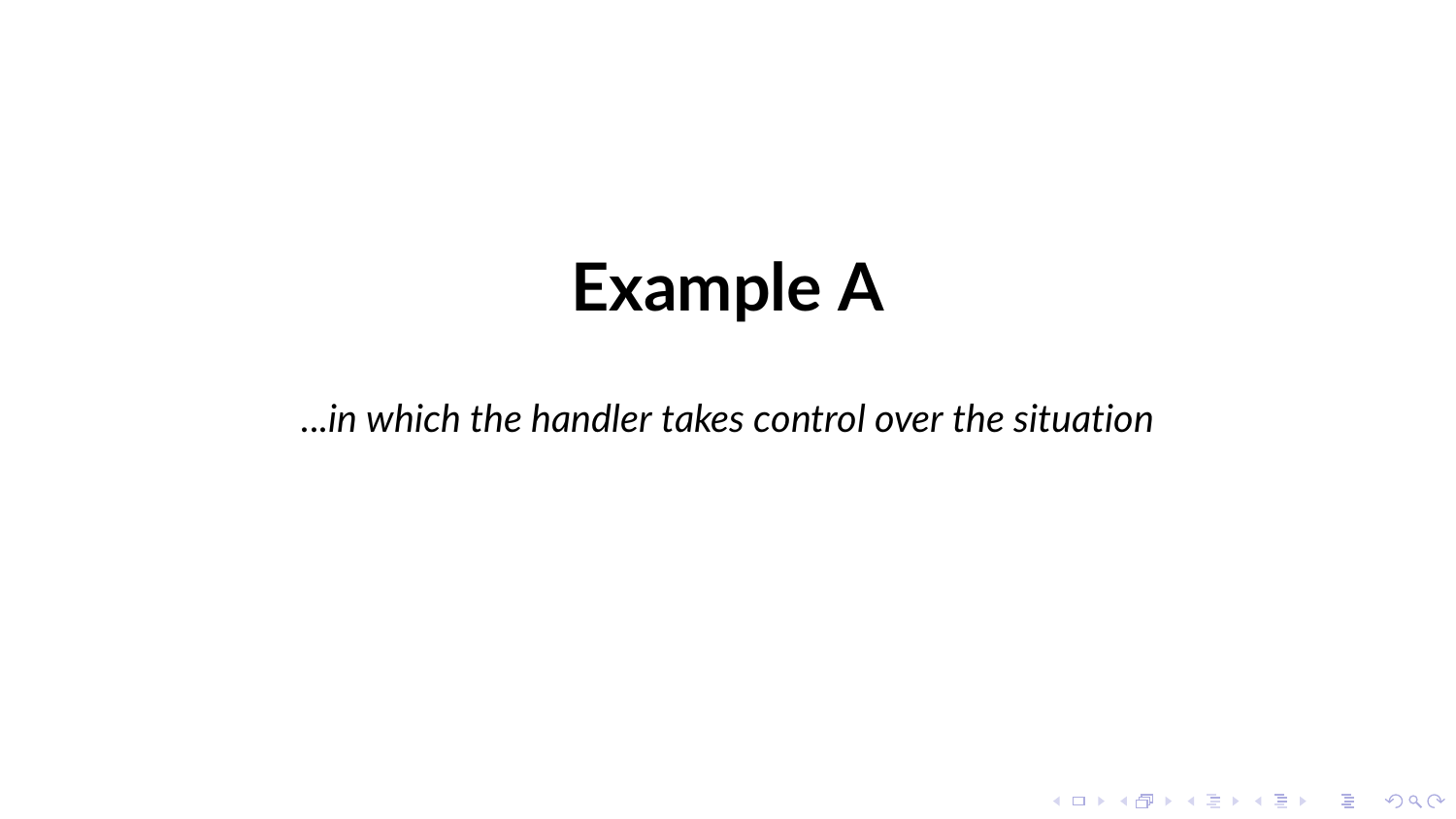## **Example B**

*...in which the handler resumes the computation*

KOXK@XKEXKEX E DAQ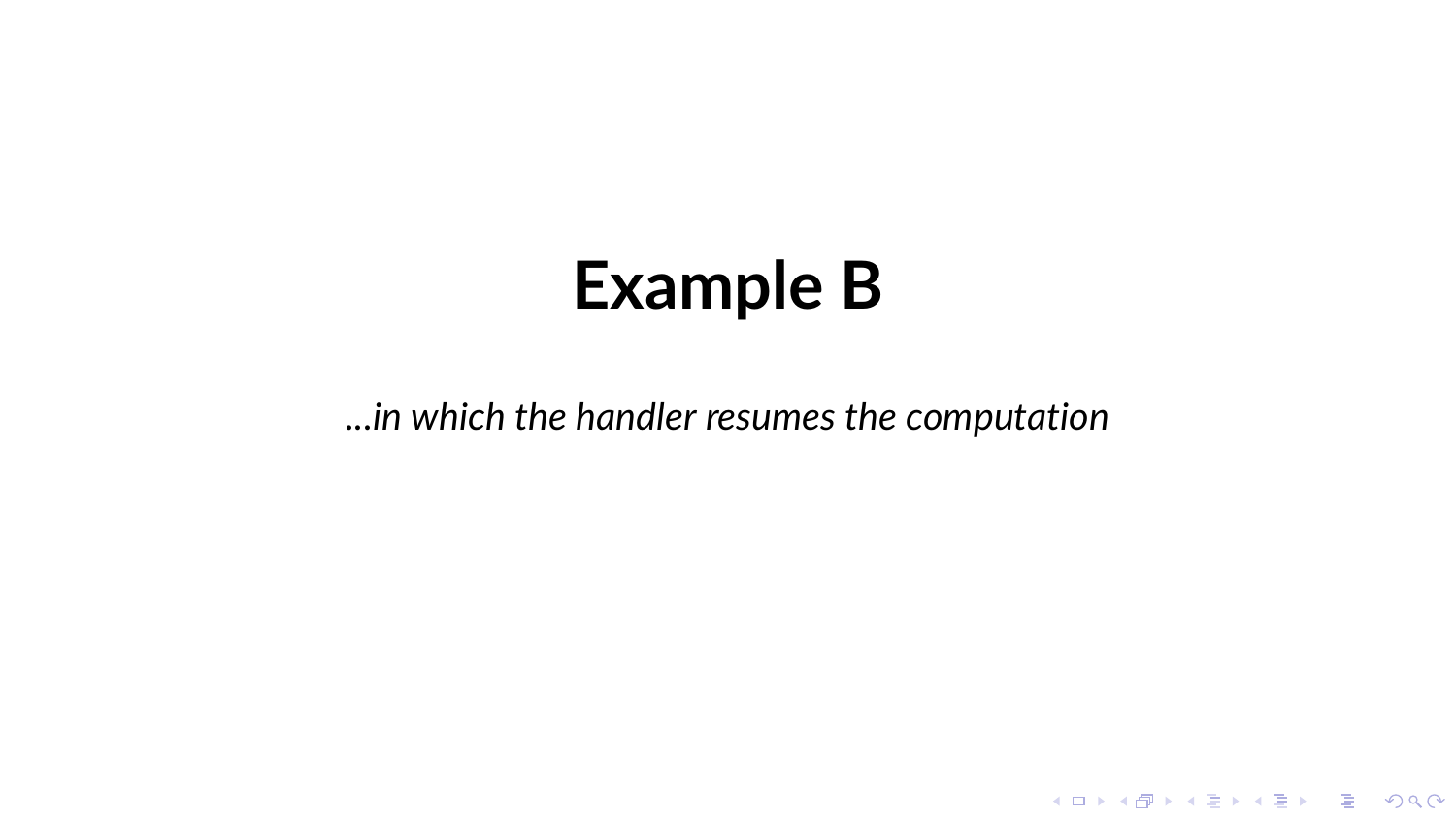# **Example C**

*...in which the handler resumes the computation many times*

K ロ X (日) X (日) X (日) X (日) X (日) X (日) X (日) X (日) X (日) X (日)